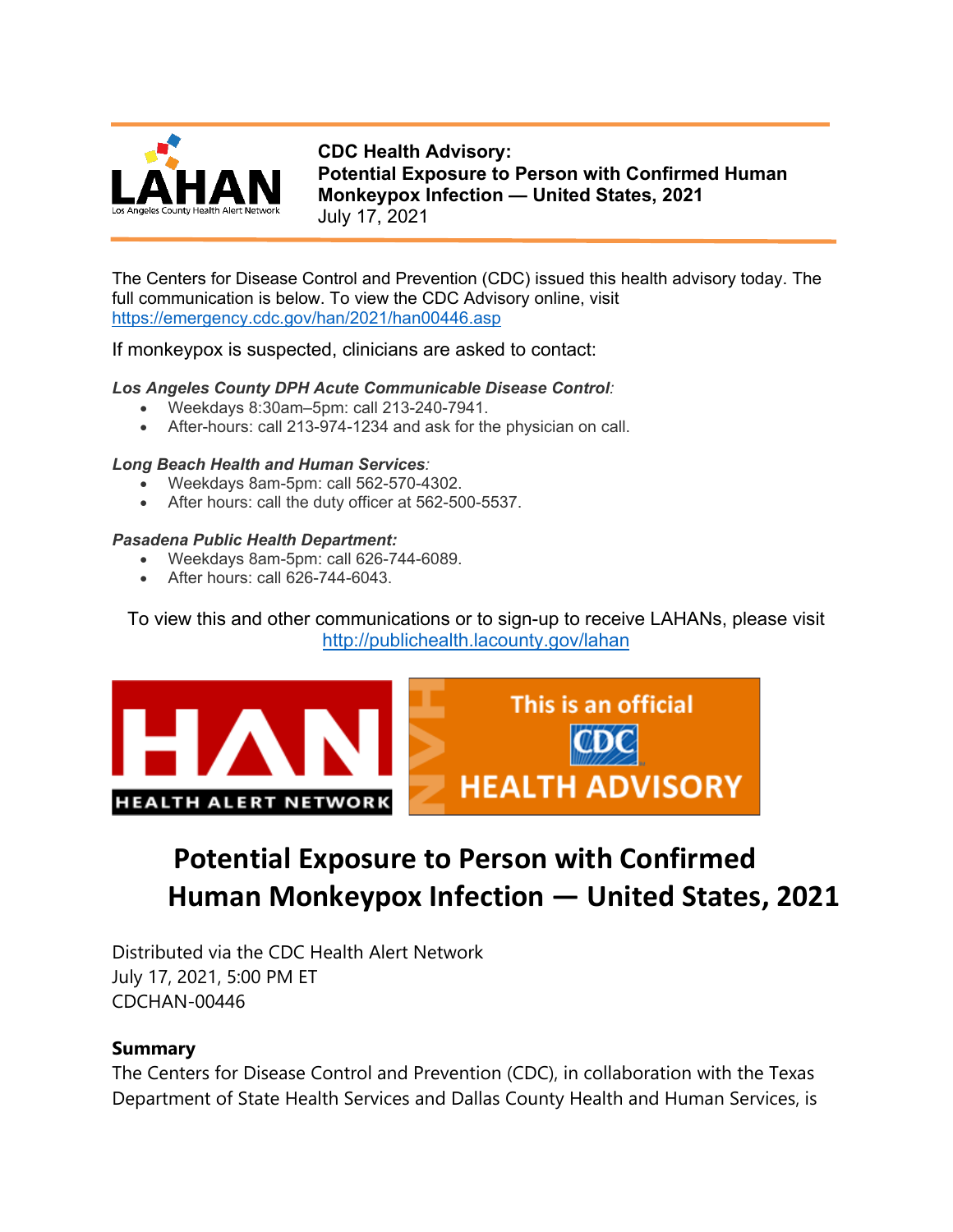investigating a single case of monkeypox virus infection in a U.S. citizen who resides in the United States and recently returned from travel to Nigeria. The patient traveled to Dallas from Lagos, Nigeria, via Atlanta on two separate flights during July 8-9, 2021. The patient presented to an emergency department in Dallas, Texas on July 13 for complaints of a rash that began on July 7, one day prior to travel. Testing at Dallas County and CDC confirmed the presence of monkeypox virus. CDC is working with the airlines to share information with state and local health officials to contact airline passengers and others who may have been in contact with the patient during two flights: Lagos, Nigeria, to Atlanta on July 8, with arrival on July 9; and Atlanta to Dallas on July 9. CDC is issuing this health advisory to ask clinicians to consider a diagnosis of monkeypox in people who present with a febrile prodrome followed by rash and who may have had direct or indirect contact with the patient.

## **Background**

[Monkeypox](https://www.cdc.gov/poxvirus/monkeypox/) is endemic to several Central and West African nations. Recent cases outside of Africa either reported recent travel to one of these countries or contact with a person with confirmed monkeypox.

Symptoms of monkeypox most often begin with a prodrome of fever and other nonspecific symptoms such as malaise, headache, and muscle aches following an average incubation period of 5-13 days. After the prodrome, which lasts approximately one to three days, a generalized rash appears. Nearly all patients with monkeypox have had fever early in illness onset and prior to the rash onset. Although lesions often begin on the face before spreading to other parts of the body, there has been at least one report of lesions beginning in the groin region. Lesions progress through specific stages macules, papules, vesicles, and pustules—before scabbing and falling off<sup>1</sup>. The rash appearance of monkeypox is very similar to that of smallpox, including a centrifugal distribution and lesions on the palms and soles. Monkeypox can occur concurrently with other rash illnesses, including varicella-zoster virus and herpes simplex virus infections. Case fatality ranges between 1 and 10%. Laboratory confirmation of monkeypox is performed using real-time polymerase chain reaction (PCR) on lesion material.

A person is considered infectious beginning five days prior to rash onset and is presumed to remain infectious until lesions have crusted, those crusts have separated, and a fresh layer of skin has formed underneath. Human-to-human transmission is thought to occur primarily through large respiratory droplets. Respiratory droplets generally cannot travel more than a few feet, so prolonged face-to-face contact is required. Transmission can also occur by direct contact with body fluids or lesion material. Indirect contact with lesion material through fomites has also been documented. Animal-to-human transmission may occur through a bite or scratch,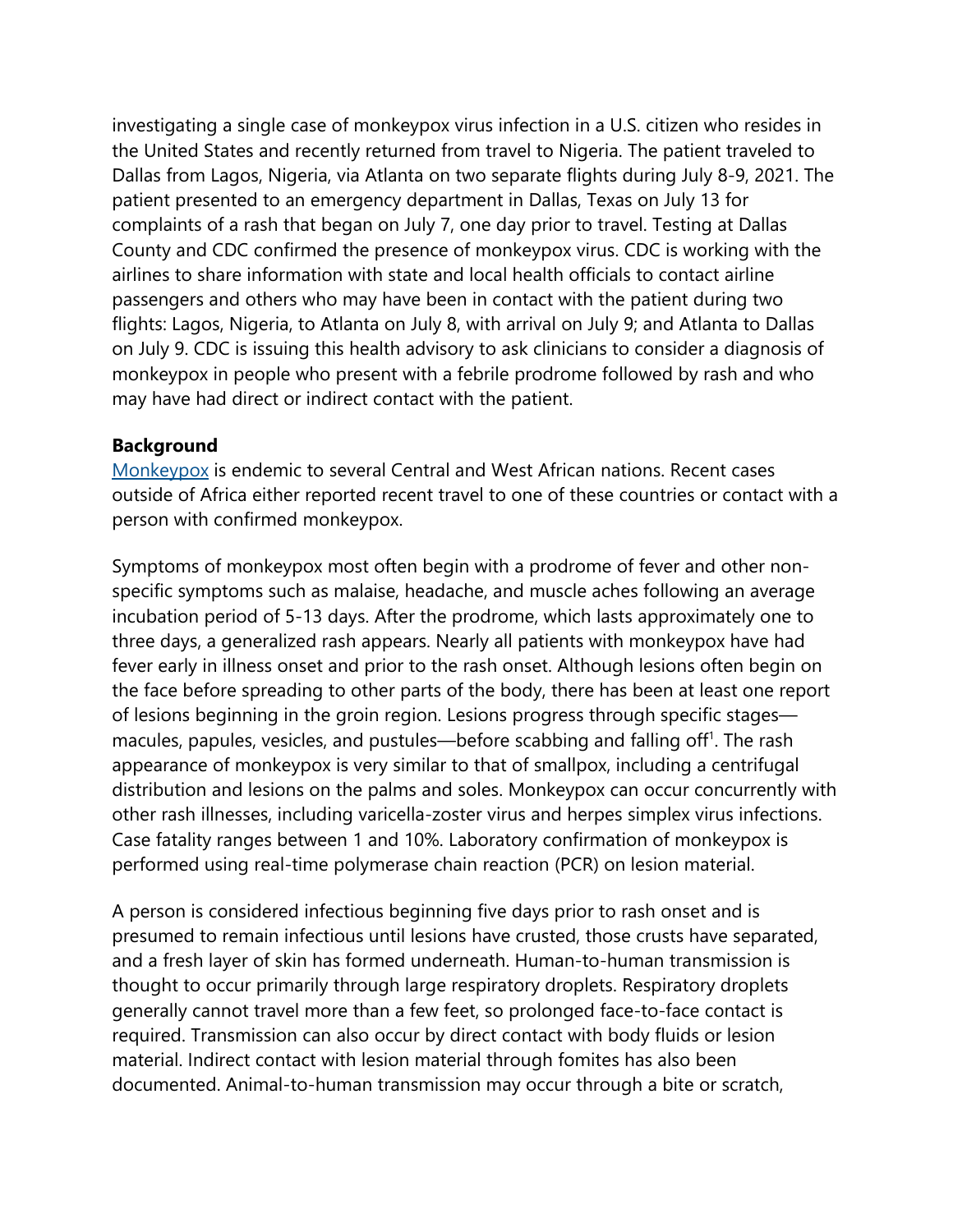preparation of wild game, and direct or indirect contact with body fluids or lesion material.

There is no specific treatment for monkeypox virus infection, although antivirals developed for use in patients with smallpox may prove beneficial<sup>2</sup>. Persons with direct contact (i.e., exposure to the skin, crusts, bodily fluids, or other materials) or indirect contact (e.g., presence within a 6-foot radius in the absence of an N95 or filtering respiratory for  $\geq 3$  hours) with a monkeypox patient should be monitored by health departments; some persons may be candidates for post-exposure prophylaxis with smallpox vaccine after consultation with public health authorities.

# **Recommendations for Clinicians**

- If clinicians identify patients with a constellation of signs and symptoms that could be monkeypox, a travel history should be solicited. Monkeypox should be considered in patients with unexplained onset of fever, chills, new rash, or new lymphadenopathy, and a history of 1) air travel from Lagos Murtala Muhammed International Airport, Nigeria, to Hartsfield-Jackson Atlanta International Airport on July 8 with arrival on July 9, 2) air travel from Atlanta to Dallas Love Field Airport on July 9, or 3) presence in those airports on July 8-9.
- Patients with suspected monkeypox should be isolated in a negative pressure room, and all personnel should wear personal protective equipment (PPE) in accordance with recommendations for standard, contact, and airborne precautions<sup>3</sup>. All healthcare workers (e.g., clinical staff and environmental staff) caring for a patient with suspect or confirmed monkeypox should be communicated the importance of maintaining proper isolation precautions so that infection is not transmitted to them or others.
- Clinicians should consult their state health department or CDC's monkeypox call center through the CDC Emergency Operations Center (770-488-7100) as soon as monkeypox is suspected.

# **Recommendations for Health Departments**

- If monkeypox is suspected by the health department, then CDC should be consulted through the CDC Emergency Operations Center (770-488-7100).
	- o After consultation with CDC, samples can be sent to CDC or an appropriate Laboratory Response Network for confirmatory testing by PCR<sup>4</sup>.
	- $\circ$  Send all specimens through the state/territorial public health department, unless authorized to send directly to CDC.